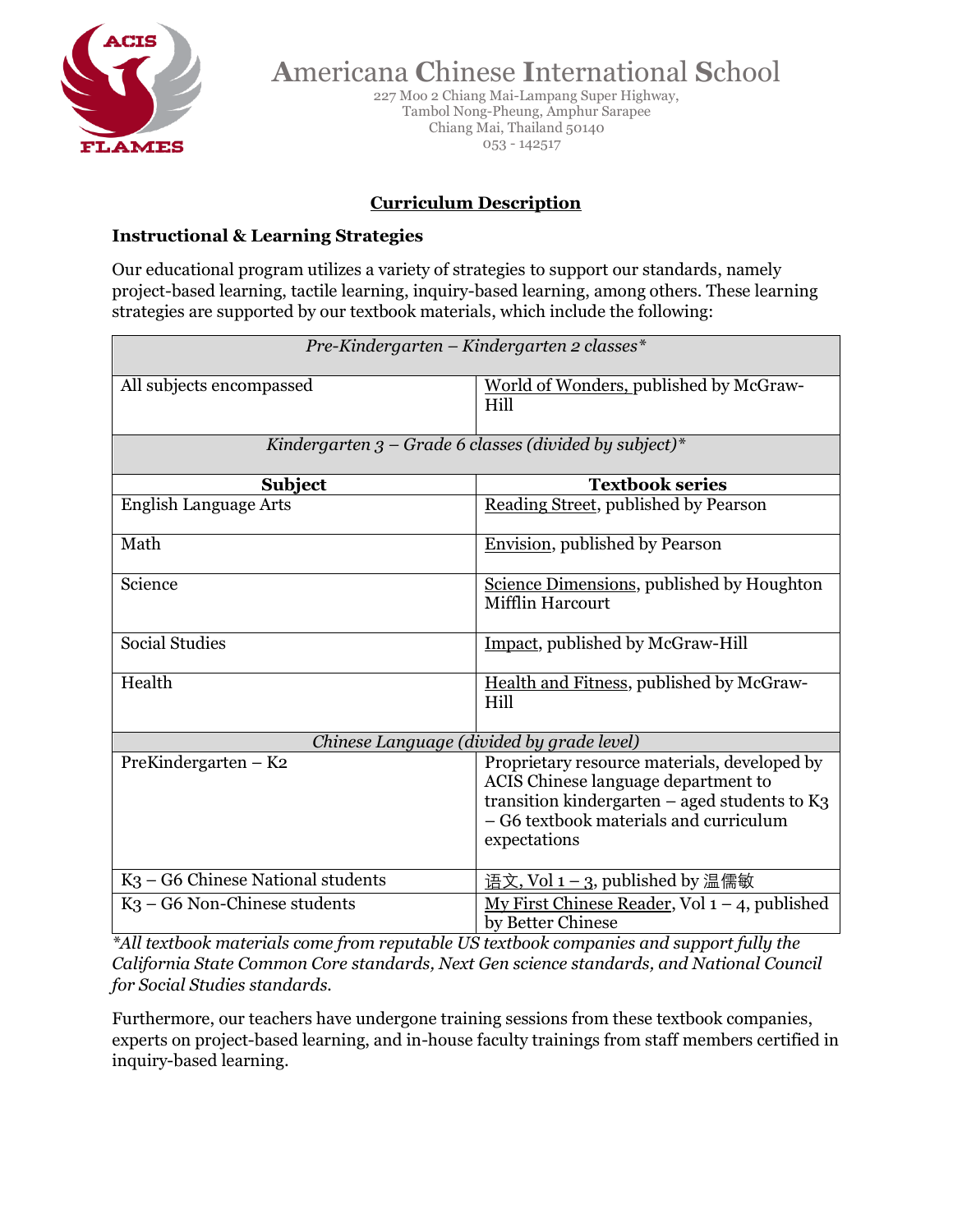

227 Moo 2 Chiang Mai-Lampang Super Highway, Tambol Nong-Pheung, Amphur Sarapee Chiang Mai, Thailand 50140 053 - 142517

In evaluating the 2019-2020 school year, it was determined by many faculty members that our student body has a growing need for teaching strategies that support differentiation. In order to address this concern, ACIS created a Professional Learning Community, using Microsoft Teams as a digital platform with which to share ideas. It went live in September 2020. The goal of this community is to provide a space and outlet for our teachers to enjoy professional development in a shared space. Teachers can share resources, articles, ideas and discuss concerns they may have. Peer observations will also be organized through the PLC.



#### **Strength in Assessment and Reporting**

In order to properly assess student mastery of our curriculum skills, ACIS utilizes Data Assessment Binders, STAR 360 benchmark testing in English and Math, as well as MyON reading data. Our Data Assessment Binders are organized and maintained primarily by our homeroom teachers, in conjunction with our language and specials teachers. Teachers maintain a separate binder for each student, which includes various examples of assessment data, including spelling, handwriting, and other ELA components along with Math assessments, science, and other subject – specific assessments according to textbook and curriculum standard requirements.

Along with subject – specific, routine assessments, students in grades  $K_3$  – G6 all participate in STAR 360 testing 4-5 times throughout the year. These tests measure student grade-level progress through US Common Core State English and Math standards. Our students are measured along-side their US student counterparts, ensuring that we have access to data regarding their achievement based on US standards, rather than our own. Updated testing scores are filed away inside data assessment binders for easy access and parent communication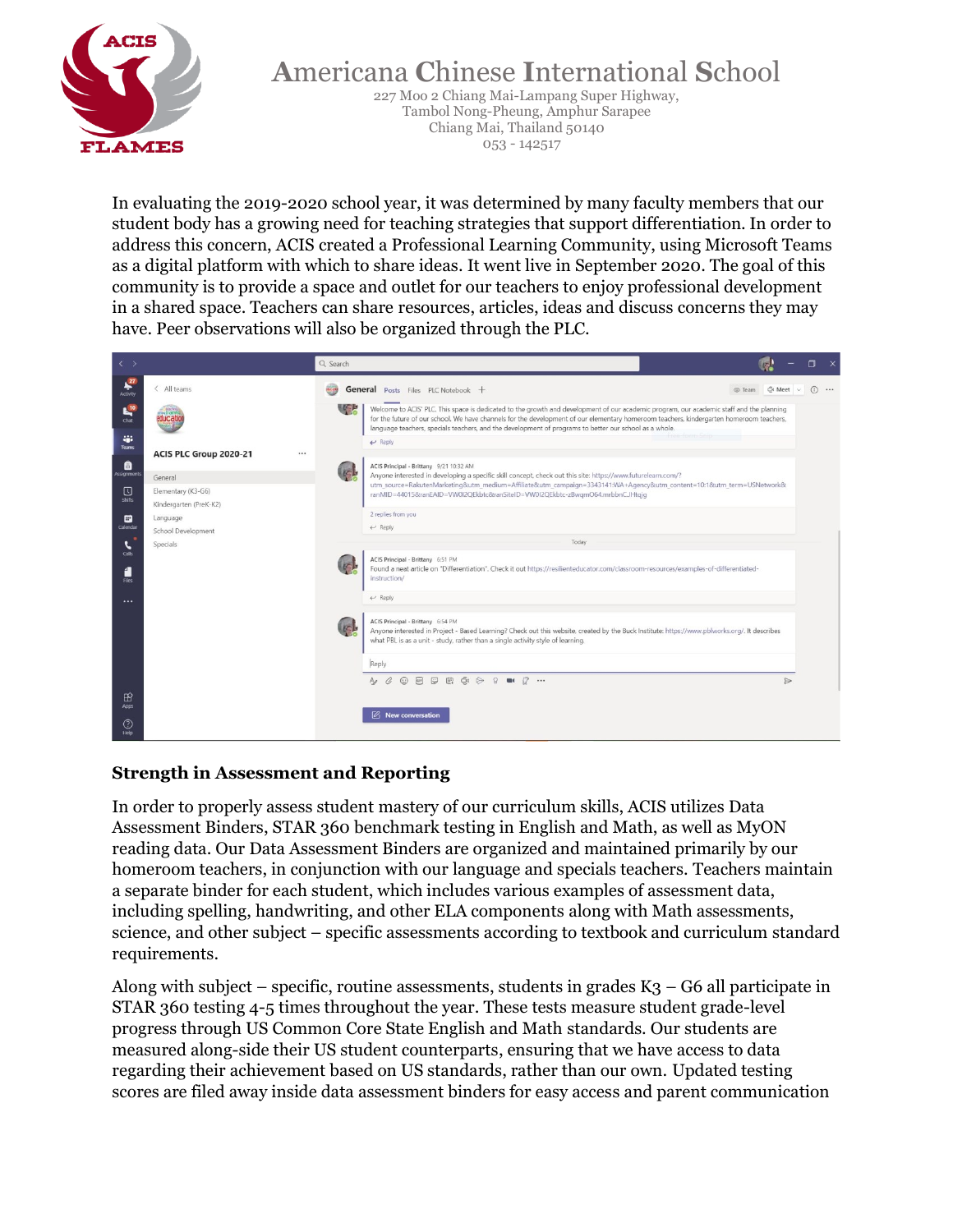

227 Moo 2 Chiang Mai-Lampang Super Highway, Tambol Nong-Pheung, Amphur Sarapee Chiang Mai, Thailand 50140 053 - 142517

when necessary or requested. An example of our annual STAR 360 reading report is located in our Appendix.

Along with data assessment binders and STAR 360 testing, students also participate in a specific, digital reading program called MyON reading, implemented in September 2020. This digital reading program was created by the same founders of STAR 360 testing and works in tandem with the testing data to give students access to appropriate reading level material. As students read more through the program, they are consistently tested and recommended to books based on their improved reading level. Furthermore, in order to encourage reading at home, MyON is offered to all ACIS families via a proprietary app that is downloadable to all devices. Students can access the MyON through computers, tablets, and other mobile devices. Teachers have shared log in credentials with parents and guided information is available through our website, as well as through in-person training sessions schedule periodically throughout the school year, specifically for parents, covering the basic interfacing of the program, using the app, book selection, interpreting data, etc.

Currently, ACIS uses a Student Information System (SIS) by Rediker Co., called Plus Portals. Teachers use this system, along with assessment data, to assign scores measuring achievement for each student. Academic achievement is measured based on progression through our curriculum standards. Scoring is based as follows and formal assessment reports (also known as Report Cards), are issued officially twice throughout the academic school year (December and June):

| A             | The student consistently demonstrates mastery of the grade level standards. With relative ease, the student  |
|---------------|--------------------------------------------------------------------------------------------------------------|
| 90%-100%      | grasps, applies and extends processes and skills for the grade level. At or above grade level expectations.  |
| B             | The student demonstrates understanding of the grade level standards and can apply concepts in a variety of   |
| 80%-89%       | contexts; meeting grade level expectations.                                                                  |
| $\mathcal{C}$ | The student is beginning to, and occasionally does, meet grade level standards. The student is beginning to  |
| 70%-79%       | grasp and apply concepts and skills for their grade level. Approaching achievement of grade level standards. |
| D             | The student is not meeting grade level standards and is working below grade level.                           |
| 60%-69%       | Limited achievement of grade level expectations.                                                             |
| F             | The student is not meeting grade level standards and is working far below grade level.                       |
| 50%-below     | Limited achievement of grade level expectations. The student is not working to his or her potential.         |

Please see the Appendix for examples of ACIS report cards.

#### **Learning Support**

Regarding English language, specifically, ACIS offers a daily, supplementary ESL class available during the school day for qualifying students, grades  $1 - 6$  (organized in a Pull – Out structure). Students who participate in this class must be tested by our ESL department, comprised of 2 certified ESL teachers. Each teacher teaches students by grade level, and uses the same textbook resources material as homeroom teachers in order to ensure that ESL students develop basic English skills, as well as grade-appropriate vocabulary. The department's goal is successful integration back into the mainstream homeroom class. For examples of typical official grading reporting for this class, as well as the program syllabus please see our appendix.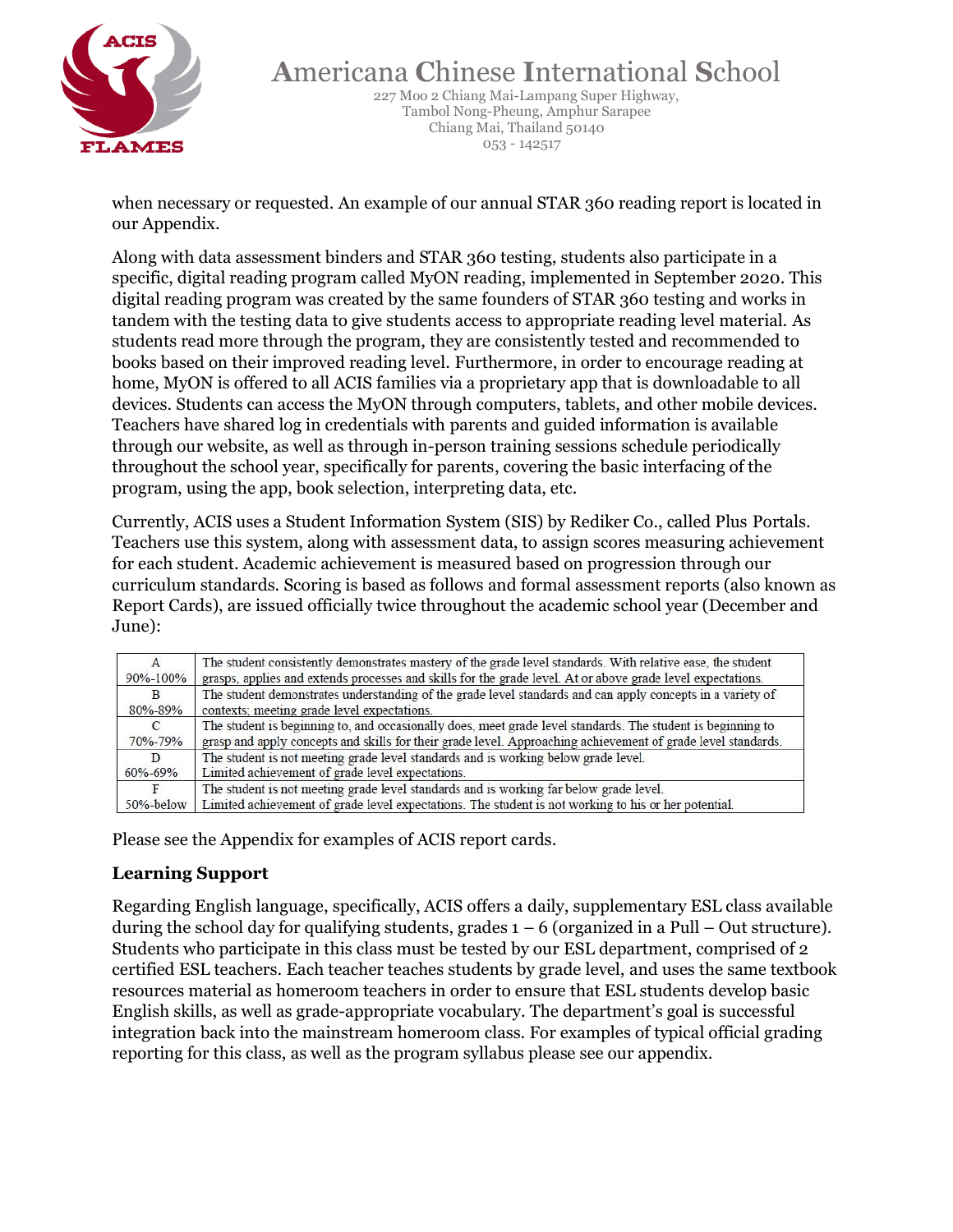

227 Moo 2 Chiang Mai-Lampang Super Highway, Tambol Nong-Pheung, Amphur Sarapee Chiang Mai, Thailand 50140 053 - 142517





Upon occasion, teaching staff and/or families may notice a student's specific need or struggle. In cases involving faculty awareness, supporting evidence of an academic or behavioral concern is noted, analyzed, and a conference is then called with the student's parents or guardians. The evidence is presented, parents are given opportunity to discuss the student's activity, performance, etc. while at home. Conclusions are then made as to what steps will be taken to help the student. These methods might include after-school tutoring, amended testing parameters, specific behavior expectations or system. These adjustments are notated using our Individual Learning Plan document (located in the appendix). In extreme cases, in which the limited resources available at our school are insufficient to help a student, referrals may be made to organizations who are licensed to test and diagnosis children for learning or behavioral disorders. After diagnosis and reporting is complete, a conference between administration, parents, and the student's teachers is called to review the recommendations for care. Finally, a consistent plan and procedure is put into place for the student, upon agreement by all parties involved.

#### **Co-Curriculum and Extra-Curricular Activities**

Along with our school's daily academic schedule of Monday – Friday 8:10 – 3:45 (K3 – G6) and 8:45 – 3:35 (PreK – K2), we offer a weekly After School Program, every Monday – Thursday (Friday is reserved for staff meetings and professional development). This program helps several of our families who struggle to be able to pick up students in at the standard pick up time. Students pay for a weekly program, and attend a different club each day, from  $3:45 - 4:45$ . Club options depend on grade levels but include most of the following clubs:

- 
- 
- 
- 
- Art STEM
	- Sports Reading
	- Chinese Thai
	- Music Homework help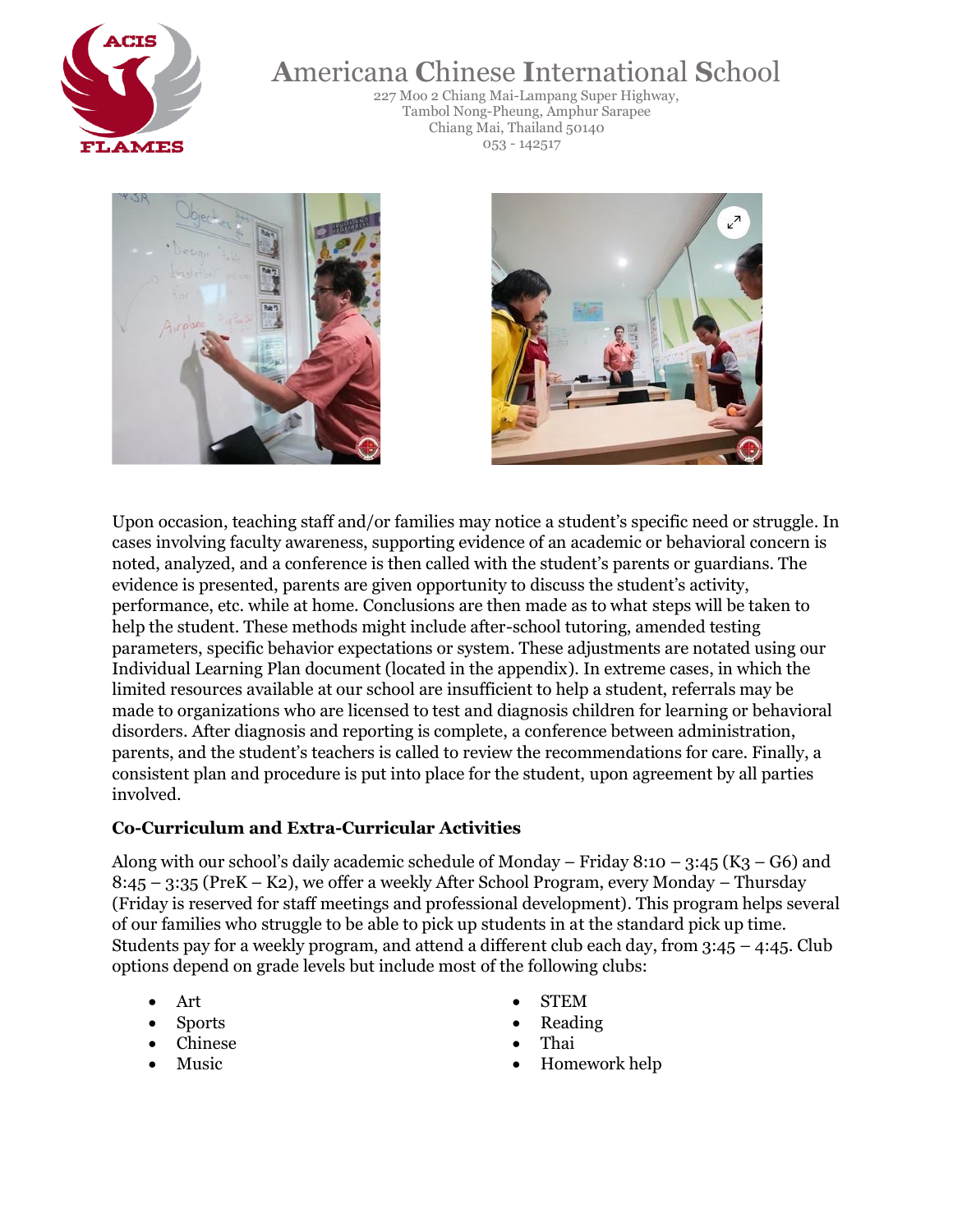

227 Moo 2 Chiang Mai-Lampang Super Highway, Tambol Nong-Pheung, Amphur Sarapee Chiang Mai, Thailand 50140 053 - 142517

Apart from an After-school program, ACIS PE teachers operate routine, after-school, sports practices in different team sports, including soccer, swimming, and basketball. These practices take place from 3:45 – 4:45. As ACIS recently obtained ISAT membership, we will be applying for CMAC membership this school year in order to compete in official athletic competitions.

ACIS ASY calendar issues specific field trips each semester in order to ensure that students have opportunities to learn and grow off campus. Our most recent field trip was to the NARIT AstroPark in Chiang Mai. K2 – G6 students all went over the span of 2 weeks, in order to provide a safe learning environment regarding COVID-19 safety.

We have also hosted special guest speakers to our campus including our local fire department, to demonstrate proper fire safety with our students. We also enjoyed hosting author Aston Heath, who wrote a children's book called "Mosha, the Elephant Who Just Would Not Give Up". Students listened to his reading, his moral to the story, asked valuable questions about the book and the author and received great insights into this man who did not give up on his dream.



#### **Community Collaboration & Communication**

ACIS employs a variety of means and opportunities to communicate and to the work together with community members with goal of bettering ACIS students and the community. In March, several parents presented themselves as leaders among the ACIS and Chiang Mai community. They wanted to support the school during a difficult crisis by providing valuable insight to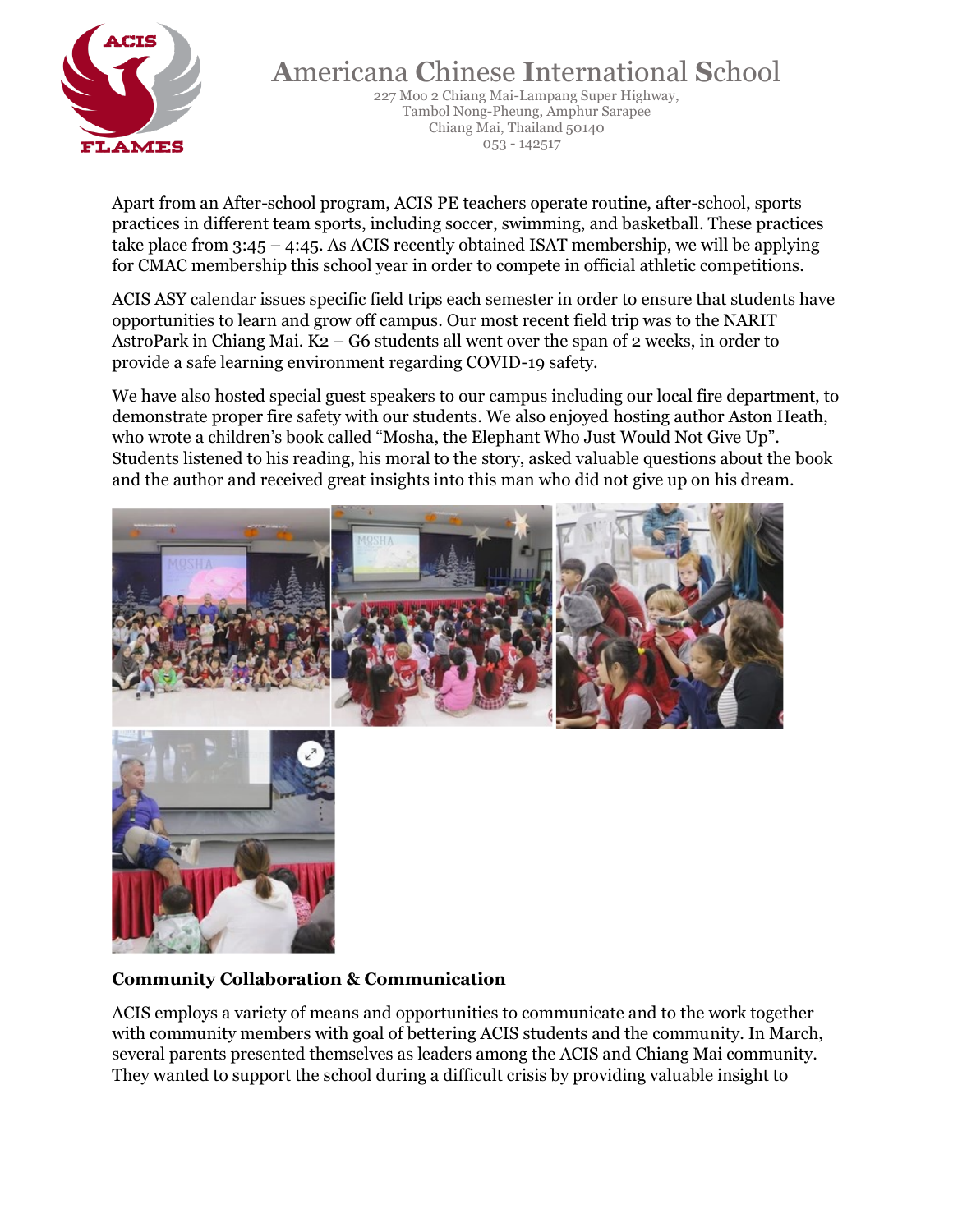

227 Moo 2 Chiang Mai-Lampang Super Highway, Tambol Nong-Pheung, Amphur Sarapee Chiang Mai, Thailand 50140 053 - 142517

helped us refine our Remote Learning Program and other features of our distance learning program. Since that time, they have formed the leadership of our Parent Teacher Group (PTG).

In August 2020, they hosted their first meeting with all interested ACIS parents for our first PTG meeting. These parents support the school by providing volunteers for the schools' activities, cultural events, fundraisers, and provide valuable opinions on potential programs and ideas put forth by the administration.

While ACIS parents work together for the betterment of our student body, our faculty also meet every Friday in specific committees for the purpose of implementing programs and processes that improve the academic and character programs offered through our school. One such committee is the Character Development and Leadership committee, populated by ACIS faculty members, with the purpose of driving our character development program, evaluating its effectiveness, and recommend ways that it can be improved, as well as collaborating with other staff members in order to support a stronger buy-in among staff members regarding promoting positive character.

In February 2020, ACIS families hosted a donation drive of clothing, and school supplies for the Hope Home foundation. This foundation aides and cares for children and adults with special needs. At the time of our donation, Hope Home cared for approximately 14 individuals who came to the foundation daily or live full-time. Interestingly, when asked what other needs the foundation had, Hope Home representatives informed us that they would appreciate help in working on some of the technology needed for a few of their foundation's children. The technical needs of these children are in line with the future growth of our STEM program and include projects such as 3D designing apparatuses to attached technology to wheelchairs for increased communication. It is the school's plan to continue partnering with Hope Home, proving our students with unique opportunities to demonstrate their growing STEM – related skills and better their local community. Increasing community service projects at ACIS is an identified area of concern, as discussed in section 3.4 Development Goals.

#### **Development of STEM Program**

Since its inception, ACIS has sought the implementation and development of a science-related program. Our founders wanted this science program to provide an outlet for creativity among our students. We wanted to provide specific methods of encouraging character skills such as resilience, collaboration, and problem-solving (hallmark features in our ESLRs, explained in section 3.1 Executive Summary). Therefore, we decided to dedicate an entire classroom and weekly class time in our schedule to STEM (Science, Technology, Engineering, and Mathematics).

This course emphasizes specific science standards from our approved curriculum and is taught to grades  $K_3 - 6$ <sup>th</sup> Grade. Students learn foundational concepts relating to physics, engineering, design, and computer technology (emphasizing robotics, coding, etc). We use textbook and material resources from Gigo.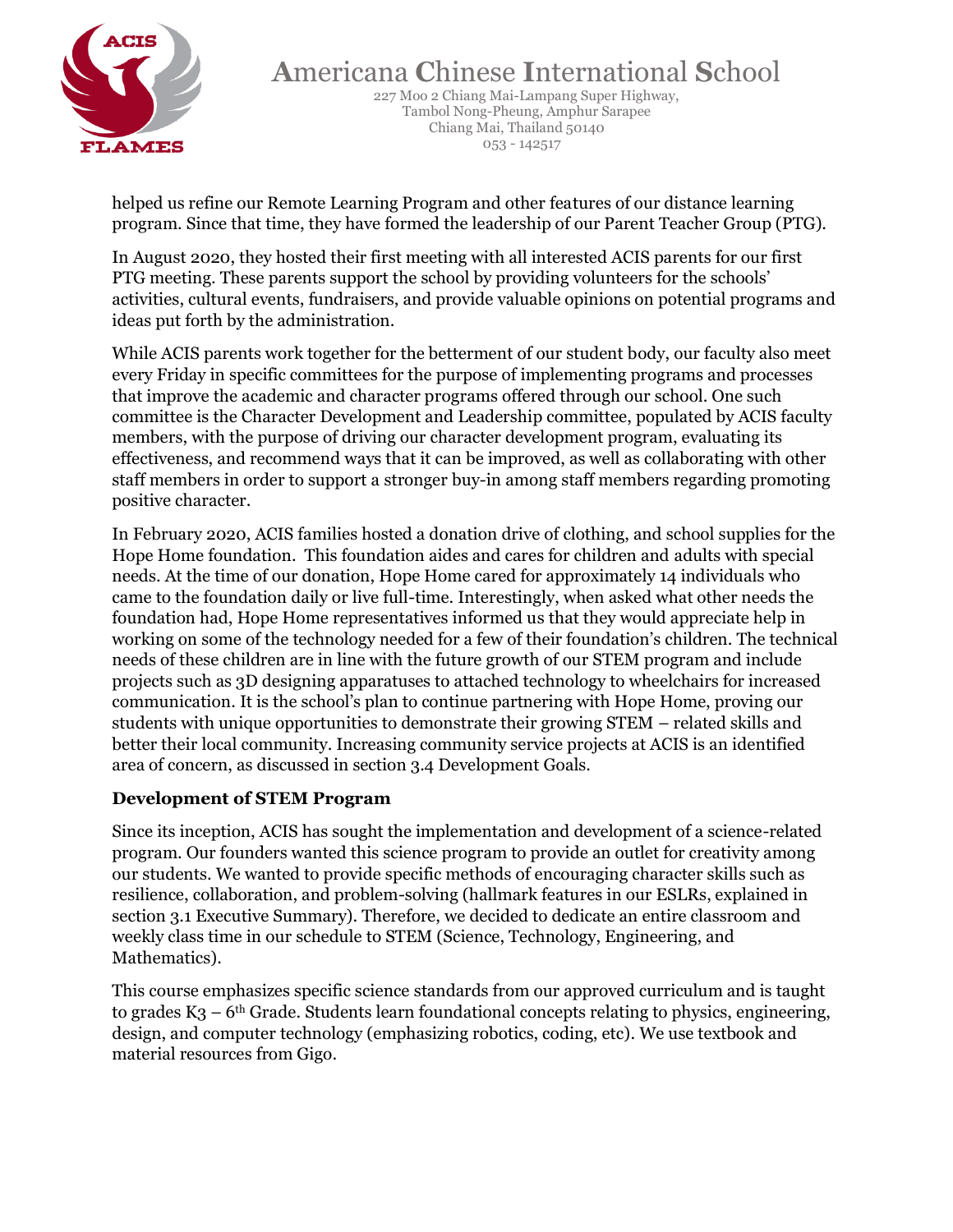

227 Moo 2 Chiang Mai-Lampang Super Highway, Tambol Nong-Pheung, Amphur Sarapee Chiang Mai, Thailand 50140 053 - 142517



- STEM competition
- Future development
- Remote Learning
- Cross-curricular support

#### **Chinese Language Program**

The Chinese language program at ACIS is specifically designed to help each student develop a Chinese language center in their brain that is independent of other languages, so that learning multiple languages does not lead to slowed progress with language mixture and confusion. The Chinese classes focus on listening and speaking, supplemented by reading and writing, emphasizing an engaging learning process that is enjoyable and successful. In the classroom, students enjoy learning through interactive group activities which provide reinforcement through immediate application in natural contexts.

Our Chinese language program is for children coming from diverse language backgrounds, from multicultural or cross-cultural families, who want to learn Chinese. The learning process is designed to be entertaining, carefully combining challenging work with more restful activities, bringing personal enrichment through broadening knowledge. As they say, "coming upon a good teacher is very fortunate. Finding that one has selected a good school is happiness indeed."

ACIS' Chinese language program includes curriculum standards for Pre-Kindergarten, Kindergarten, first grade through twelfth grade. It includes focused attention to school life, family life, and familiar people, objects, and situations. Students learn to understand and speak Chinese vocabulary and sentence patterns through learning activities such as games, nursery rhymes, drawing, singing, dialogues, and stories and other texts.

ACIS supports Chinese language acquisition alongside English and Thai language by providing an additional class period each day for Chinese Language. We use a variety of resources to achieve our curriculum standards including Chinese nationally approved textbooks for our native Chinese speaking classes, as well as "My First Chinese Reader" series from an American publishing company called Better Chinese.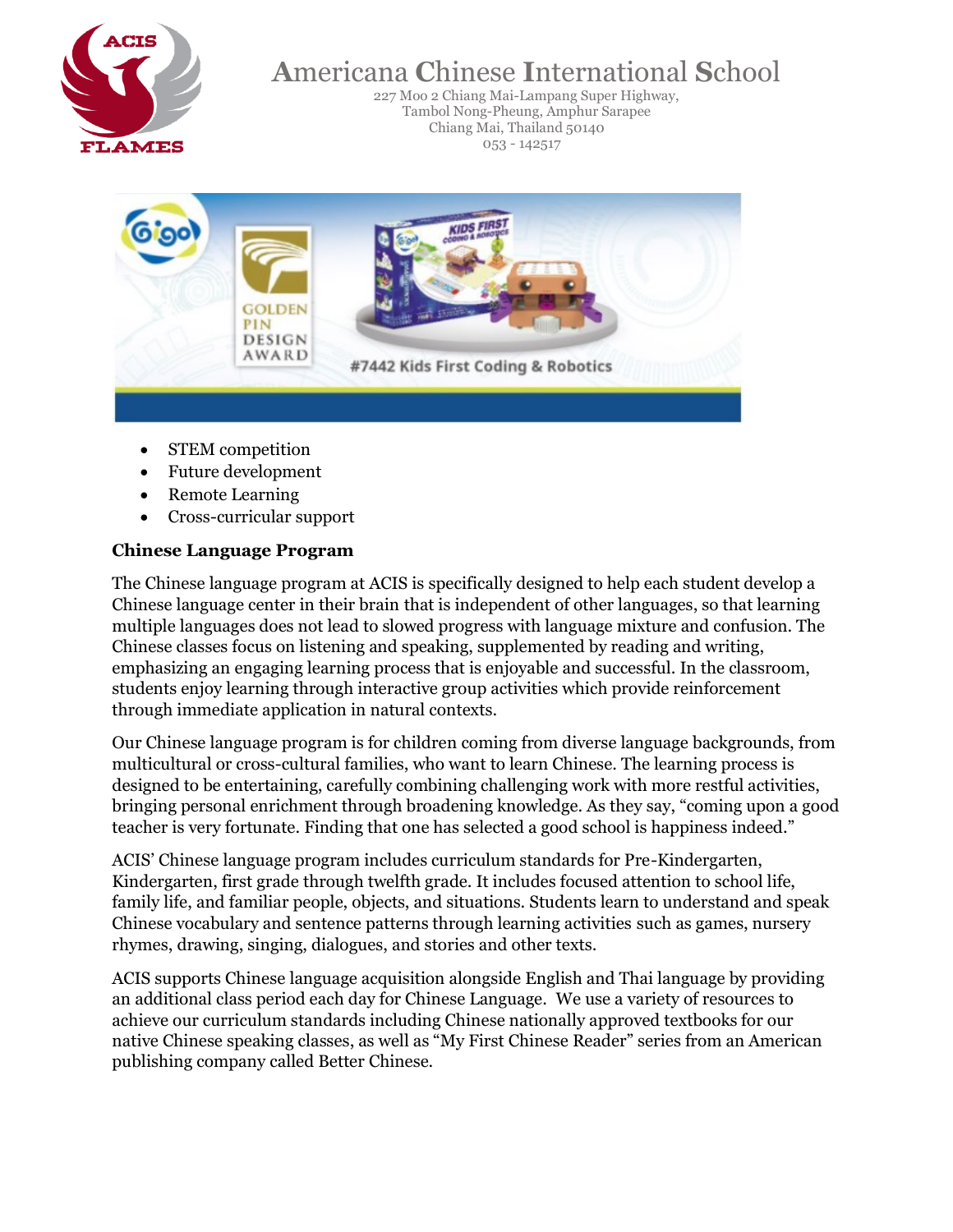

227 Moo 2 Chiang Mai-Lampang Super Highway, Tambol Nong-Pheung, Amphur Sarapee Chiang Mai, Thailand 50140 053 - 142517

The Chinese government has an organization, with branches located all over the globe called the Confucius Institute. This organization's purpose is to support non-native Chinese speakers to learn Chinese language to a Chinese government approved standard. To ensure that non-native Chinese speakers learn and acquire an appropriate level of Chinese language the Youth Chinese Test (YCT) and Hanyu Shuiping Kaoshi (HSK) test series are used to measure Chinese language acquisition. Our school's administration reached out to a neighbor school, Chongfah Xinseng Bilingual School and partnered with them to become an HSK/YCT testing center ourselves. We received our formal approval letter on January 8, 2020. We have since hosted our first HSK/YCT testing as of October 17, 2020. Students from our school, as well as neighboring schools, registered to test with us and we welcomed them as community support for Chinese Language acquisition.

At the conclusion of the school year, ACIS evaluated the development of its Chinese language program. Evaluation and analysis received indicated that we need to further develop the academic standards of our Chinese language teaching. This is further addressed in section 3.4 Development Goals.

#### **Communication Methods**

ACIS utilizes a variety of communication methods when informing our community of upcoming events, news updates, blogs, academic daily updates, and personal teacher/parent communication regarding student behavior, and/or academic progress. Typical communication tools include:

| <b>Communication Method</b>         | Purpose                                                                                                                                                         |
|-------------------------------------|-----------------------------------------------------------------------------------------------------------------------------------------------------------------|
| ❤<br>LINE (Business account)        | Disseminate school-wide information                                                                                                                             |
| ❤<br>Class Dojo                     | Whole-class academic updates, including<br>lessons, homework, and school-wide<br>announcements; private 1-on-1<br>communication between teachers and<br>parents |
| ❤<br>LINE (Single classroom groups) | Secondary method for communicating whole-<br>class academic updates, including lessons,<br>homework, and school-wide announcements                              |
| ₩<br>Email                          | Internal communication among staff; formal<br>communication with parents                                                                                        |
| ❤<br><b>Plus Portals</b>            | Internal communication and academic record<br>keeping                                                                                                           |
| ፶<br><b>Scheduled Appointments</b>  | Express concerns, questions, or praises<br>between Administration, teachers, and<br>families                                                                    |